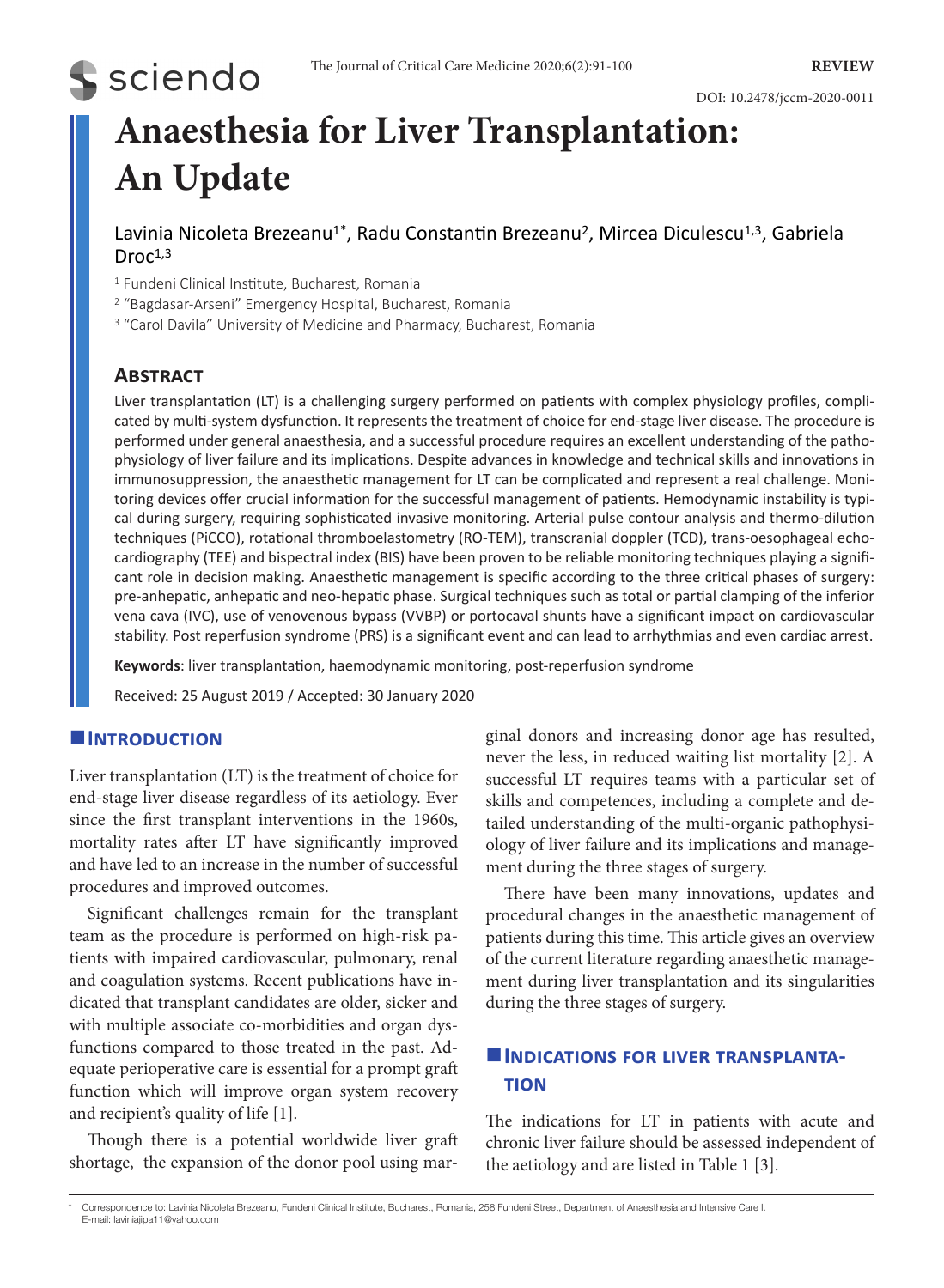The US and European countries have been using the Model for End-Stage Liver Disease (MELD) score for organ allocation since 2007. This is a grading system from 6 to 40 points, which depends on four laboratory variables: serum creatinine, serum bilirubin, the international normalised ratio (INR) and serum sodium and evaluates the severity of chronic liver disease for patients older than twelve years of age. The aetiology of liver disease has been shown to be inefficient in predicting patient mortality. The UK Model for End-Stage Liver Disease (UKELD) score is used in recipient selection and prioritisation in the UK.

Certain medical conditions defined as "standard MELD exceptions" are eligible for an upgrade in MELD points and require periodic reassessment [4].

They include: hepatocellular carcinoma (HCC), hepatopulmonary syndrome, portopulmonary hypertension, familial amyloid polyneuropathy, primary hyperoxaluria, cystic fibrosis, hilar cholangiocarcinoma, hepatic artery thrombosis (within 14 days after LT but not meeting criteria for status 1A).

Another notable exception from the MELD prioritisation system is acute liver failure patients; they are UNOS status 1A or 1B, and the severity and priority for LT are made according to King's College Criteria [5].

| <b>Class</b>                               | <b>Disease</b>                                                 |
|--------------------------------------------|----------------------------------------------------------------|
| Non-cholestatic liver disease              | HepatitisB                                                     |
|                                            | HepatitisC                                                     |
|                                            | HepatitisD                                                     |
|                                            | HepatitisA                                                     |
|                                            | Alcoholic liver disease                                        |
|                                            | Autoimmune hepatitis                                           |
|                                            | Cryptogenic cirrhosis                                          |
|                                            | Non-alcoholic steatohepatitis                                  |
|                                            | Other                                                          |
| Cholestatic liver disease                  | Primary biliary cirrhosis                                      |
|                                            | Secondary biliary cirrhosis (Caroli disease, choledochal cyst) |
|                                            | Primary sclerosing cholangitis                                 |
|                                            | Other                                                          |
| Malignant disease                          | Hepatocellular carcinoma                                       |
|                                            | Cholangiocarcinoma                                             |
|                                            | Hepatoblastoma                                                 |
|                                            | Other                                                          |
| Extrahepatic biliary atresia or hypoplasia | Alagille syndrome                                              |
|                                            | Other                                                          |
| Metabolic diseases                         | Alpha-1 antitrypsin deficiency                                 |
|                                            | Crigler-Najjar disease, Type I                                 |
|                                            | Byler's disease                                                |
|                                            | Glycogen storage disease, Type I                               |
|                                            | Wilson's disease                                               |
|                                            | Hemochromatosis                                                |
|                                            | Tyrosinemia                                                    |
|                                            | Wolman's disease                                               |
|                                            | Familial amyloidotic polyneuropathy                            |
|                                            | Primary hyperoxaluria type 1                                   |
|                                            | Other                                                          |
| Hepatic vein thrombosis                    | Budd-Chiari                                                    |
| Acute hepatic failure                      | Hepatitis                                                      |
|                                            | Drugs                                                          |
|                                            | Unknown aetiology                                              |
| Re-transplantation                         | Primary non-function                                           |
|                                            | Hepatic artery thrombosis                                      |
|                                            | Acute/chronic rejection                                        |

# **Table 1. Indications for liver transplantation**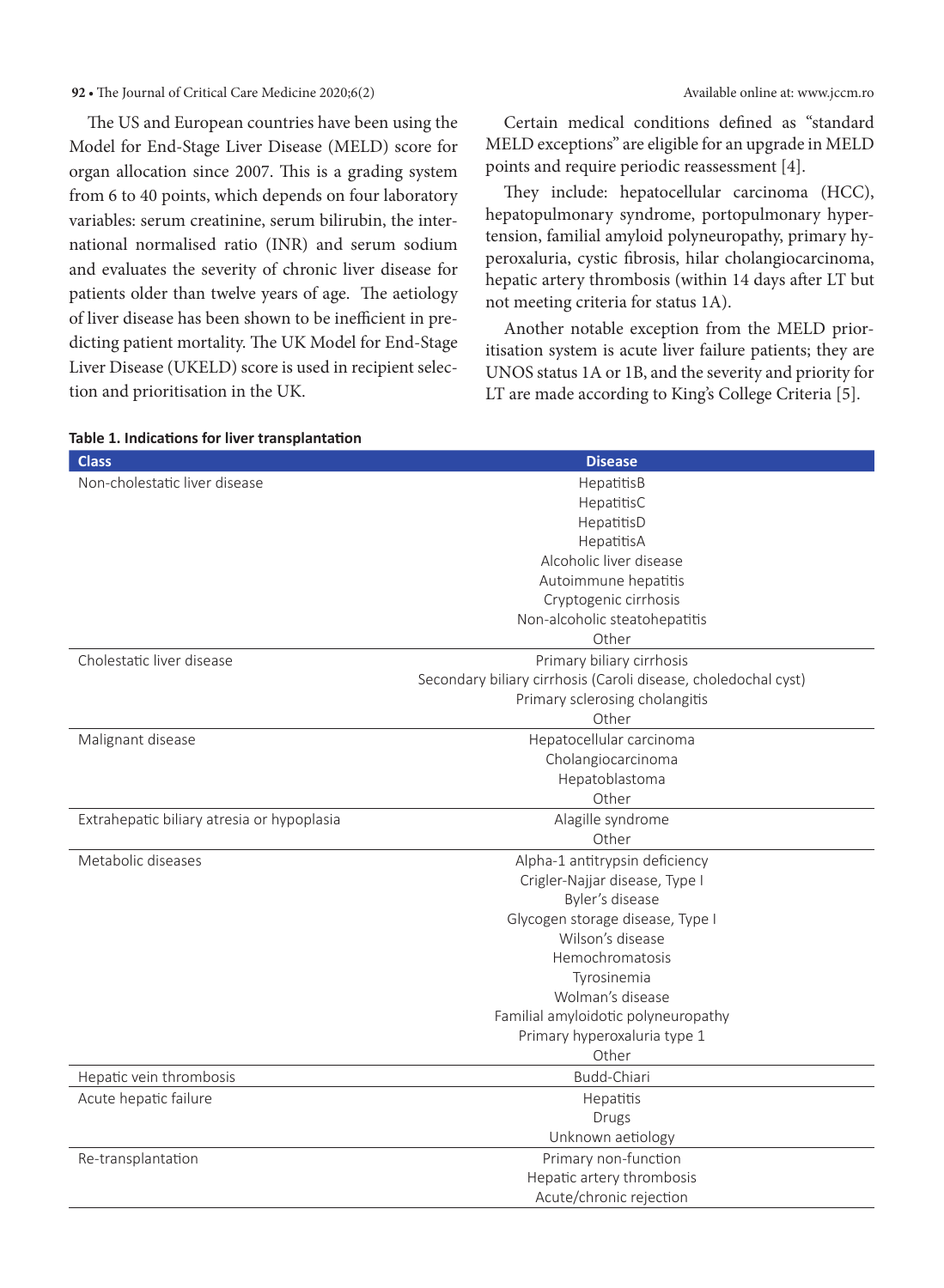The Milan criteria is used in selecting patients with primary liver tumours who may benefit from LT. Patients with a single tumour of 5 cm or less, or up to 2–3 tumours between 1 -3cms in diameter, are considered to qualify for LT [6].

# **ANAESTHETIC MONITORING**

# **Stages of surgery**

LT is considered a complex procedure and is characterised by haemodynamic instability during the three phases of surgery:

Pre-anhepatic phase: from skin incision to clamping of the inferior vena cava (IVC), portal vein and hepatic artery; liver is being dissected, and significant bleeding can occur

Anhepatic phase: from the moment the hepatic venous inflow is being clamped up to graft reperfusion; the IVC is clamped causing a decrease in cardiac output (CO)

Neo-hepatic phase: it begins from the moment of liver reperfusion; resumption of flow in the portal vein and IVC; complicated by post-reperfusion syndrome (PRS) or bleeding from vascular anastomosis (IVC, hepatic artery or portal vein)

#### **Patient monitoring**

Anaesthetic management for liver transplant include:

*Standard monitoring,* according to the American Society of Anaesthesia (ASA) protocols: five lead ECG, pulse oximetry, non-invasive blood pressure and temperature.

*Hemodynamic monitoring:*

- • A central line insertion is used for central venous pressure (CVP) monitoring and vasopressor infusion. A second central line/introducer sheath or large-bore peripheral cannula can be used for rapid blood and fluid infusion [7].
- The introducer sheath can be used for pulmonary artery (PA) catheter placement in cases of patients with pulmonary hypertension (PHT) that need constant monitoring.
- • Invasive arterial blood pressure measurement represents the gold standard during LT; arterial lines are usually placed after induction.
- One or two arterial lines can be inserted and this varies due to protocols used in different centres.

• One catheter can be inserted in the radial artery; radial artery pressure measurements have the disadvantage of underestimating aortic pressure in hypotensive states when high dose vasopressors are used and after graft reperfusion. More accurate BP measurements can be obtained via a catheter in the femoral/brachial artery. This is the reason why some centres decide to insert a second line in the femoral / brachial artery [8].

*CO monitoring*: Some centres use pulse contour analysis for stroke volume variation monitoring and fluid guidance. These methods require periodic calibration via thermo-dilution techniques and have the advantage of calculating important parameters of preload [9, 10] which can guide fluid management. Insertion of a Swan-Ganz catheter is mandatory in recipients with pulmonary hypertension [11].

Transoesophageal echocardiography (TEE) is not used routinely during liver transplantation but can be an excellent diagnostic tool for potential causes of cardiovascular collapse, such as PHT, hypovolemia, myocardial depression, clot or air embolism. It can also quickly assess the performance of venovenous bypass, contractility, pericardial or pleural effusions. Recipients with recent oesophageal banding are at high risk of gastrointestinal bleeding during TEE insertion and manipulation; it is relatively contraindicated in grade III/IV oesophageal varices [12].

All invasive monitoring should be followed by wellestablished protocols for safety reasons, in order to reduce the risk of hematomas. Ultrasound monitoring is now the gold standard accompanying catheter insertion [13]. The incidence of invasive monitoring complications is low, but femoral site complications, especially infection, can be severe [14].

*Neurologic monitoring*

Anaesthetic management and decision making can be guided using different devices and parameters [15].

Most LT centres use bispectral index (BIS) as a guiding tool for anaesthetic depth during both total intravenous anaesthesia (TIVA) and inhalational techniques. Studies have revealed that the use of BIS could decrease intraoperative awareness as it can guide titrate anaesthetic requirements during LT [16].

BIS use is beneficial, especially in acute liver failure (ALF) patients as they often complicate and present with increased intracranial pressure (ICP). During liver transplantation, cerebral oximetry has been used to demonstrate impaired cerebral autoregulation, cerebral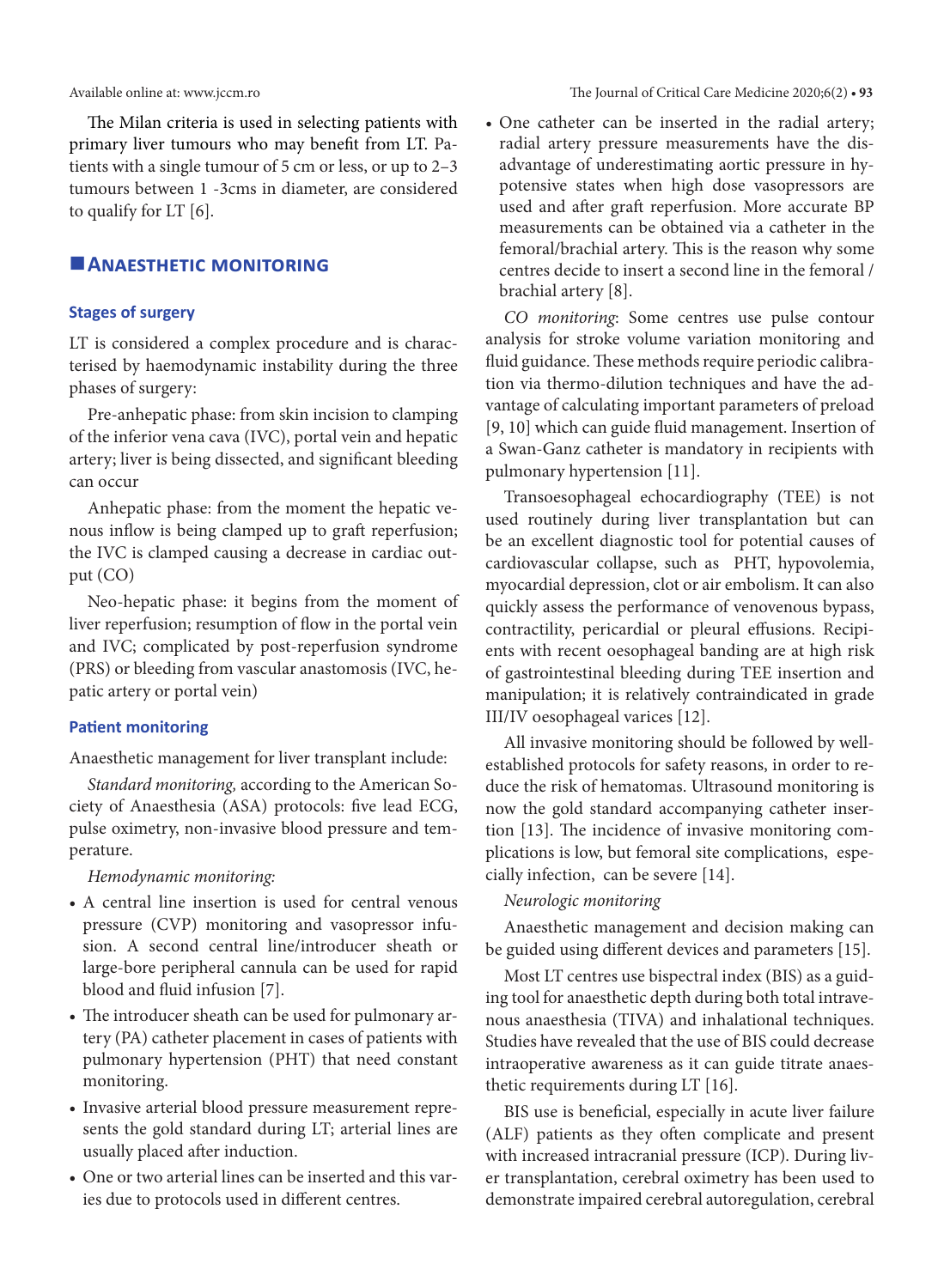deoxygenation during the anhepatic phase, and hyperoxygenation after reperfusion of the donor graft.

Jugular venous oxygen saturation (SjvO2) monitoring is another important parameter in ALF patients and shows the balance between oxygen uptake and consumption.

*Neuromuscular monitoring is very i*mportant for fast track anaesthesia as it can diagnose residual neuromuscular blockade and depressed pharyngeal tonus; it has the great advantage of minimising perioperative complications in LT patients.

Other important parameters need to be monitored constantly during LT. Diuresis must be checked hourly to ensure good renal function, especially because some centres may decide to clamp the vena cava. Constant haemoglobin, haematocrit, electrolytes, base excess and lactate determinations are vital during this procedure as it help guide the anaesthetist in making the best decision for patient management. Viscoelastic testing has become the system of choice for guiding coagulation management and tests are being made according to each patient's bleeding status.

# **Intraoperative anaesthesia**

ESLD patients are at high risk of delayed gastric emptying, and rapid sequence induction (RSI) is usually preferred.

Indications for RSI consist of:

- ascites
- • recent food intake
- gastroparesis

Cirrhotic patients present for LT with modified anaesthetic drug pharmacokinetics and pharmacodynamics, which reduce hepatic blood flow and oxygen uptake. They have low albumin levels which increase the bioavailability of many drugs including benzodiazepines; they should be carefully used especially for preoperative anxiolysis as they have a longer half-life, duration of action and reduced protein binding [17].

*Induction of general anaesthesia (GA):*Intravenous induction with propofol and etomidate are the preferred short-acting intravenous anaesthetic agents for LT recipients

Propofol is frequently used because of its vasodilator effects causing a moderate reduction in hepatic blood flow. Etomidate causes a decrease in hepatic blood flow and has an increased distribution volume with an unpredictable clinical recovery.

*Maintenance of GA:* The use of a balanced technique with inhalational anaesthetics, non-depolarising muscle relaxants and opioids is recommended.

Cirrhotic patients have reduced inhalational anaesthetic requirements compared to healthy subjects, and this requirement is reflected in the MELD score

Volatile agents decrease mean arterial pressure (MAP) and portal blood flow. Desflurane and sevoflurane have little effect on total hepatic blood flow and are preferred in fast track liver anaesthesia. Fast track anaesthesia can also be achieved with the use of rocuronium (if sugammadex is available), atracurium, remifentanil or fentanyl infusion. Fentanyl is metabolised by the liver, but its elimination is not altered in cirrhotic patients [18].

Due to substantial haemodynamic instability that can suddenly occur, emergency drugs should be available during the three stages of surgery: adrenaline, dopamine and noradrenaline are the drugs of choice. Vasopressin can also be used in case of refractory hypotension as studies showed that ESLD patients have lower vasopressin levels [19].

During a LT procedure, substantial bleeding is almost always anticipated and commonly occurs. It is recommended that cell salvage devices are available for routine use.

The presence of neoplasia or infection represents absolute contraindications for cell salvage devices. Prophylactic antibiotics should be administered before a skin incision is made. *but this varies according to each centre; re-dosing is necessary if massive bleeding occurs*

Some centres use octreotide in patients with portal hypertension in order to decrease portal pressures and flow during LT. Common side effects of octreotide include: increase in systemic and pulmonary vascular resistance, bradycardia and increase in arterial pressures [20].

# *Intraoperative fluid management*

Appropriate fluid management is essential during LT. Cirrhotic patients have an abnormal fluid distribution and impaired response to fluid therapy. This is sometimes complicated by bleeding and coagulopathy. Considering all these issues, a thorough assessment of patients' volume status should be regularly performed during the procedure by means of invasive haemodynamic monitoring.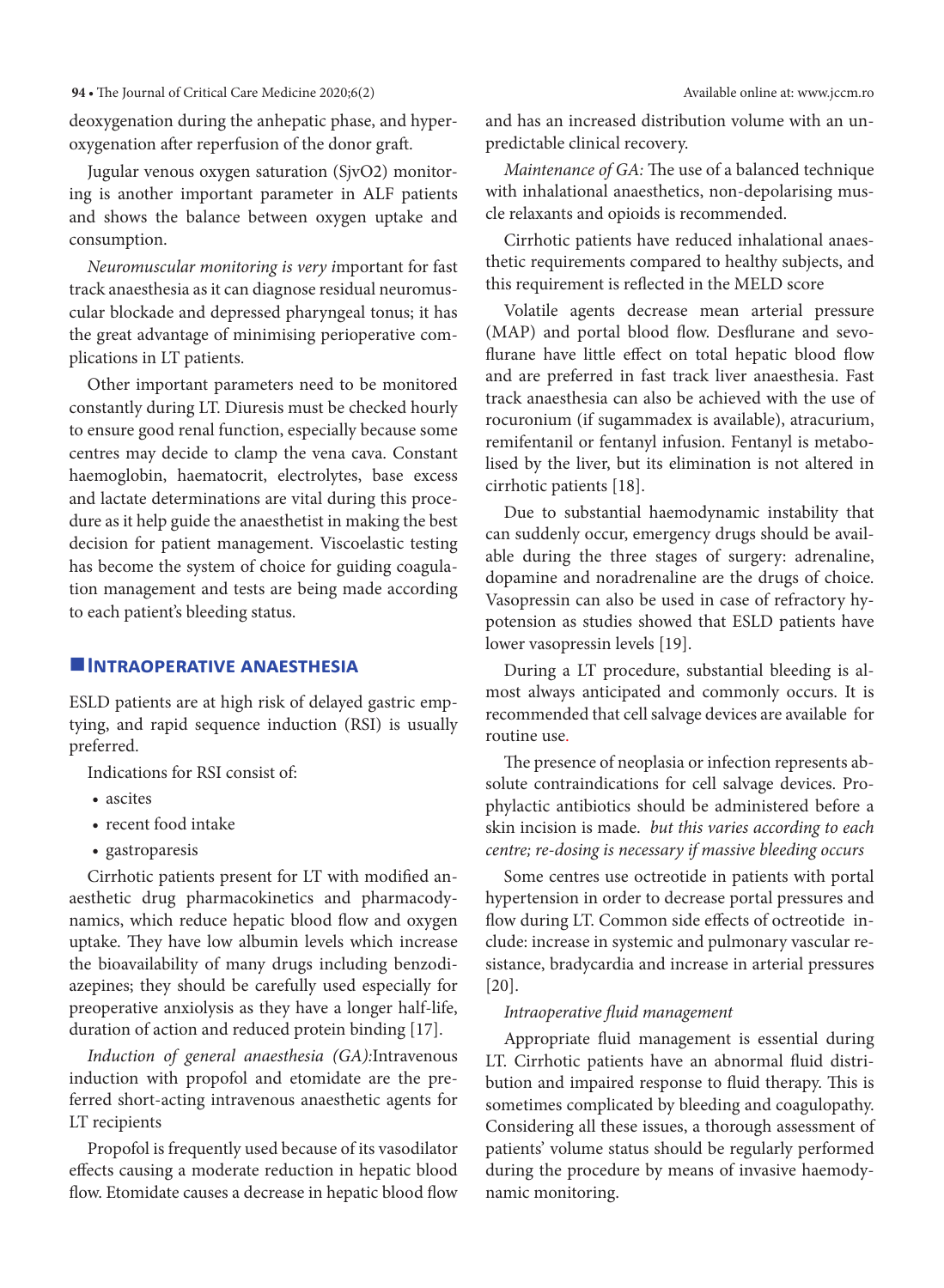Excessive fluid therapy can have substantial adverse effects leading, at time, to pulmonary and graft oedema, organ congestion and abnormal gas exchange.

Present studies do not offer a clear answer regarding the ideal monitoring system and fluid therapy in LT patients.

The use of invasive haemodynamic monitoring helps the anaesthetist assess cardiac function and end diastolic volume or preload.

The use of transpulmonary thermodilution techniques offers information about fluid responsiveness with parameters like stroke volume variation (SVV) and global end-diastolic index (GEDI). An important preload parameter is the intrathoracic blood volume (ITBV) which can be used throughout the three stages of LT surgery, especially in the anhepatic phase when the IVC is clamped [21]. Studies show that CVP and pulmonary capillary wedge pressure (PCWP) are not accurate preload parameters [22]. Avoiding plasma transfusion and thus lowering the CVP in the pre-anhepatic phase proved toreduce red blood cell transfusion significantly [23].

Adequate vasoactive substances can offer better hemodynamic stability and organ perfusion, mainly when significant blood loss occurs. Massive transfusion can have substantial adverse effects, and the number of blood products administered intraoperatively can predict patients' readmission to ICU [24]. Goal-directed fluid therapy during LT is crucial as it can decrease post anaesthesia care unit stay (PACU) and mortality [25].

Albumin use proved efficient in reducing the total amount of intraoperative fluid given and reducing the incidence of pulmonary oedema [26]. Studies showed that albumin decreases mortality, reduces the incidence of PRS and the use of vasopressor agents; high costs limit its use. Hetastarch is not recommended because of its side effects: it affects platelet aggregability, decreases the concentration of coagulation factor 8 and increases the risk of bleeding [27]. The use of colloids over crystalloids in liver transplant patients has not been supported by convincing evidence. They can have numerous side effects including anaphylactic reactions, decrease in thrombin generation, worsening of fibrinolysis, specific in the anhepatic phase, and increase the risk of acute kidney injury (AKI) [28].

Crystalloids can also be used during LT. There is no ideal prescription, and all have their limitations:

Available online at: www.jccm.ro The Journal of Critical Care Medicine 2020;6(2) **• 95**

- • Isotonic K crystalloids can be adequate
- Excessive amounts of normal saline (0.9%) should be avoided as this can lead to hyperchloremic acidosis and a rapid increase in sodium concentrationscausing acute central pontine myelinolysis.
- Ringer lactate (RL): the lactate in RL requires liver metabolism for elimination.

Balanced crystalloid solutions are efficient alternatives for fluid therapy as they have similar plasma electrolytes and osmolarity. One of the significant advantages is that balanced crystalloids contain acetate, which requires extrahepatic metabolism to bicarbonate; some proinflammatory and potential cardiotoxic effects of these solutions have also been described [29].

There is no perfect recipe regarding fluid therapy during LT; a thorough assessment of the patient volemic status and goal-directed fluid management are important measures for a successful procedure.

# **Pre-anhepatic phase**

This is the first phase of the surgery where liver dissection is carried out. One of the most critical complications during this phase is massive bleeding with a severe impact on the patient's volume status.

It has been shown that surgical experience leads to a significant decrease in bleeding risk during this first phase. However, exceptions can still occur in the presence of high portal hypertension and portosystemic venous shunts, previous surgeries, spontaneous bacterial peritonitis (SBP), and redo LT.

Some LT recipients present with portal hypertension and ascites; its drainage during the procedure can cause hypotension and hemodynamic instability.

Fluid resuscitation is needed to avoid hypovolemia during the second phase when the IVC will be clamped. Albumin 20% is the preferred option in these patients and RL and K containing solutions should be avoided.

Cell salvage devices can be used after the evacuation of ascites and before biliary anastomosis. Studies showed that octreotide infusion could be used to reduce portal venous pressures, improve renal function and decrease total red blood cells transfused during LT [30].

One of the disadvantages of bleeding and inappropriate/excessive fluid resuscitation is dilutional coagulopathy and thrombocytopenia, which can be challenging to manage. Studies show that correction of standard coagulation test values may be unreliable and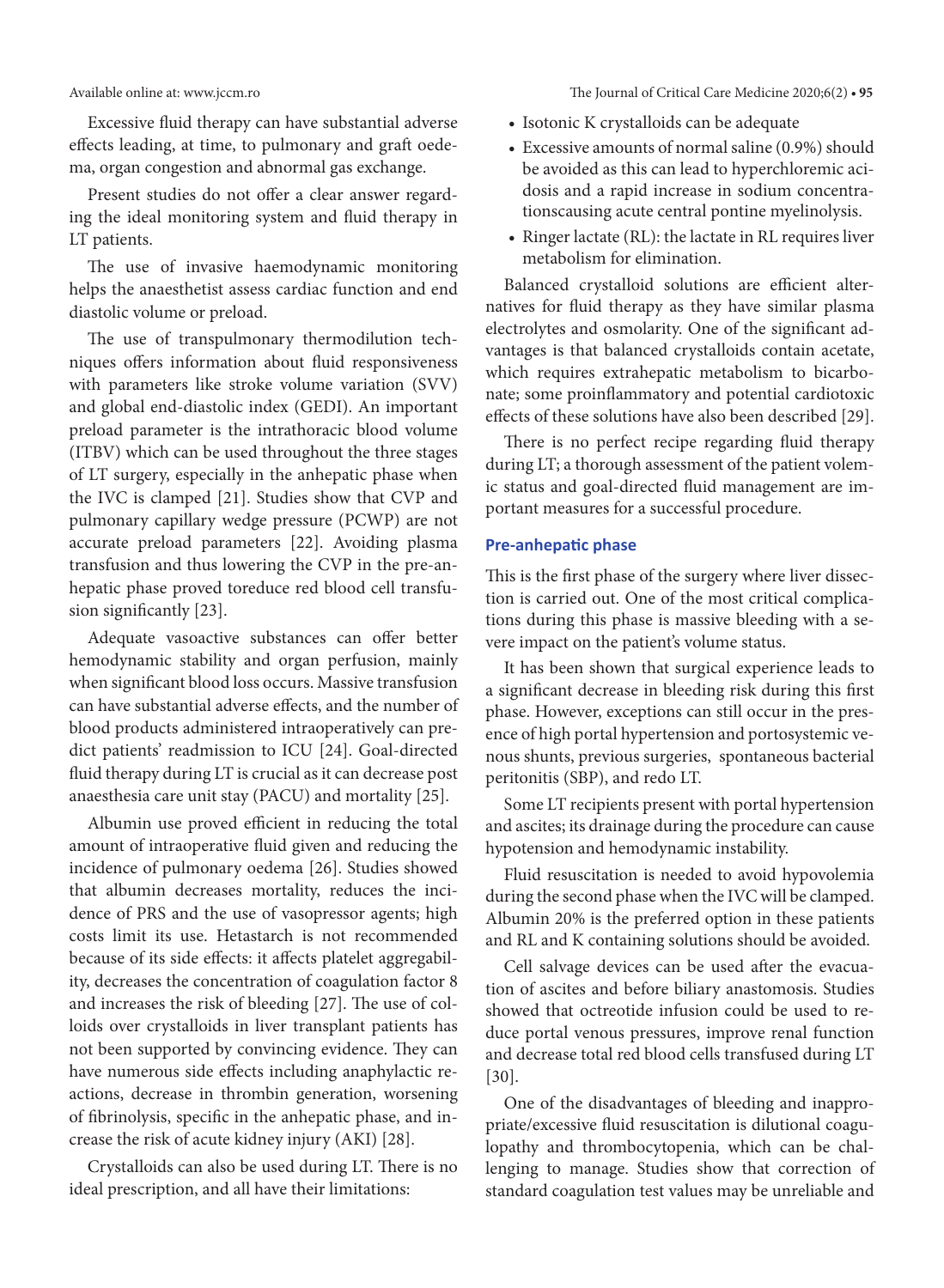inadequate for acute coagulation deficit correction, and viscoelastic testing is recommended for coagulation management during a LT procedure [31].

An advantage of viscoelastic tests is the ability to diagnose hyperfibrinolysis which frequently occurs during liver transplantation, especially in the anhepatic phase. Fortunately, it is self-limited in a good functioning graft. Antifibrinolytic agents can be used when diffuse bleeding occurs or when "point of care tests" indicate hyperfibrinolysis [31].

Anaesthetist should pay particular attention to, and carry out the following during this first stage:

- Maintaining a low CVP can represent an options for reducing bleeding, though the published evidence is conflicting [32,33]
- • Adequate volume loading is necessary; cirrhotic patients present with marked vasodilation which requires use of vasoactive drugs
- Correct hypothermia and acidosis
- • Treat hypocalcaemia
- Maintain K below 4mEq/L
- Use " point of care devices" for transfusion guidance
- • Treat hyper fibrinolysis and then administer fibrinogen 24mg/kg and platelets [34]
- Use of recombinant activated Factor 7
- • Veno-venous bypass in case of massive bleeding, hemodynamic instability, complicated surgical procedure, myocardial ischemia, pulmonary hypertension [35]

The anaesthetic goal in this first stage of surgery is to optimise volume status by achieving a balance between fluid perfusion and vasopressors to prepare the patient for the clamping of the IVC in the anhepatic phase.

# **Anhepatic phase**

It is one of the most challenging parts of the procedure, as the hepatic outflow is obstructed and the IVC can be clamped. These will lead to cardiovascular instability, with a decrease in preload, CO and arterial pressures. Quick diagnosis and management with vasoactive and inotropic drugs are required during this phase of surgery.

Some patients will not tolerate the substantial decrease in preload despite adequate measures. In such cases, hemodynamic collapse can be managed with a surgical portosystemic shunt or a portosystemic venovenous bypass (VVB) where these are available. Some ESLD patients may present with minimal cardiovascular instability due to a well-developed collateral circulation [36].

During this phase of surgery, the patient is anhepatic, and the total loss of liver function can have the following anaesthetic implications: Patients may become:

- acidotic
- • hypocalcaemia due to lack of lactate and citrate metabolism
- hyperkaliaemic

Rapid diagnosis of these critical changes should be made and prompt measures taken to correct them.

Hyperkalaemia and acidemia can be treated with loop diuretics, insulin, glucose, bicarbonate and hyperventilation. Worsening hyperkalaemia, unresponsive to any previous measures, may require intraoperative renal replacement therapy. Tromethamine infusion for K control has also been suggested in the literature [37].

Due to clamping of the IVC, fluid resuscitation in this phase should be carefully considered and guided by hemodynamic data. Excessive fluid can result in fluid overload during reperfusion which could lead to right heart failure and graft congestion. It has been recommended that adequate arterial pressure is maintained with vasopressors and inotropes and that noradrenaline is the vasopressor of choice during LT [38].

Despite cardiovascular instability, minimal bleeding is normal in the anhepatic phase. Studies have shown that viscoelastic tests represent the gold standard for diagnosis and management of coagulation problems (including hyperfibrinolysis) during LT. Platelets and coagulation factors are decreased due to loss and consumption in the pre-anhepatic phase. Synthesis of coagulation factors and liver clearance do not exist in this phase. The severity of the coagulopathy developed correlates with the length of the anhepatic phase. Hypothermia and acidosis make coagulation problems worse. Coagulopathy develops due to the accumulation of tPA and other anticoagulant factors, including heparinoid products which are generally metabolised by the functioning liver [39]. All these changes cause hyperfibrinolysis and bleeding. No aggressive correction of coagulation abnormalities should be made unless the patient is bleeding since a proper functioning graft will immediately metabolise these products [39].

Some centres prefer using mannitol (0.5g/kg) before IVC clamping in order to avoid liver blood congestion and intraabdominal organs oedema [40].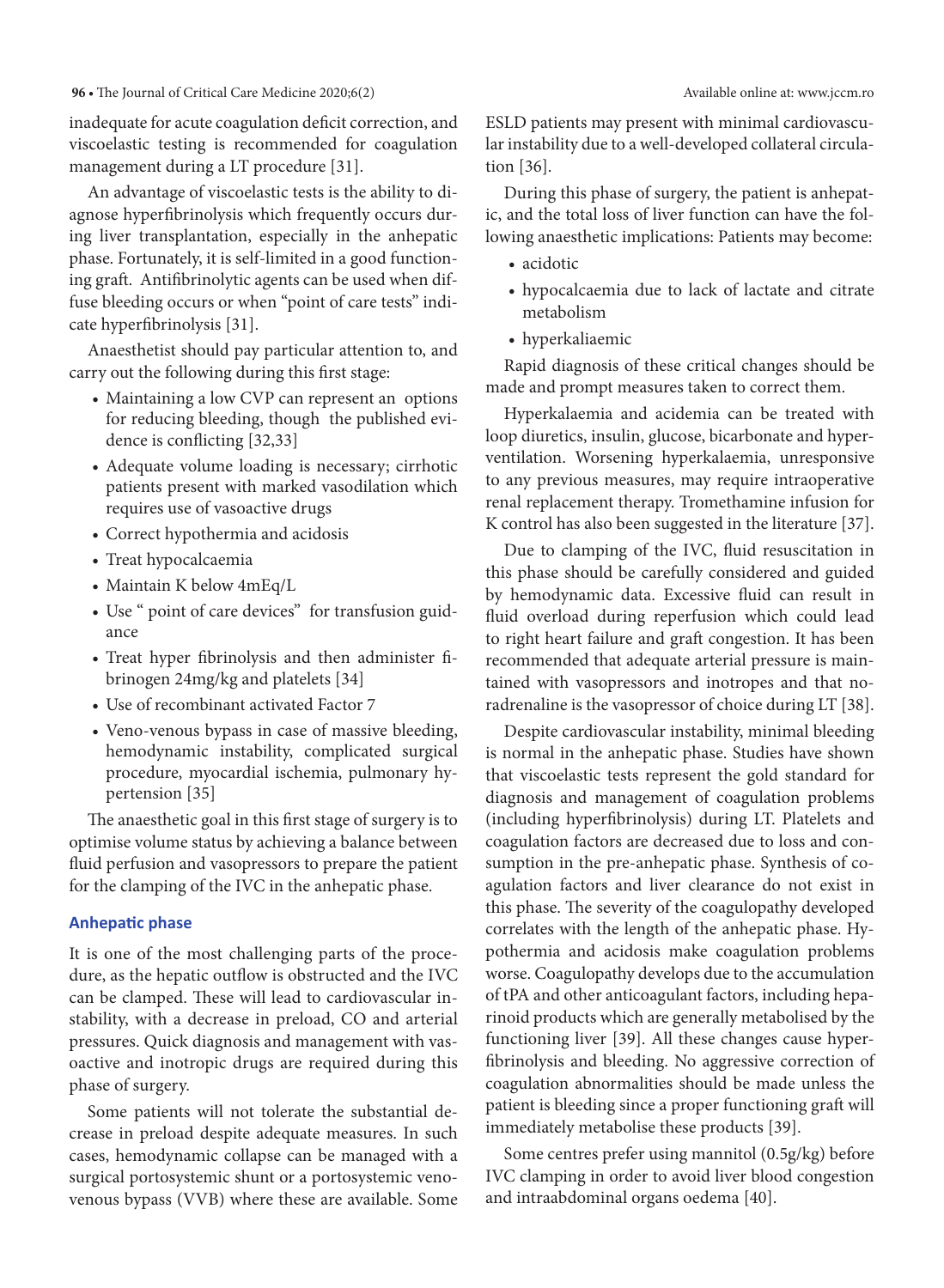At this stage, the anaesthetist should optimise the patient for graft reperfusion by considering the following:

- Keep serum K levels below  $4mEq/L$
- • Calcium levels should be normalised
- Inotropes should be readily available
- There are conflicting studies regarding metabolic acidosis correction. It will self correct with the reperfusion and function of the liver. Minimising blood transfusion helps decrease K levels and acidosis [41].

In the anhepatic phase, corticoid therapy is frequently started intraoperatively, with a bolus dose of methylprednisolone aceponate (MPA) of 500mg-1g. A common side effect is hyperglycaemia which needs to be monitored regularly during the procedure. Glucocorticoids are usually stopped after one year of treatment [42].

Recipients with hepatitis B receiving hepatitis B negative graft should be infused with hepatitis B hyper immunoglobulin; watch out for allergic reactions.

#### **Neo-hepatic phase**

During the first five minutes after graft reperfusion, significant hemodynamic changes can occur including a sudden decrease in blood pressure, heart rate, SVR and CO. Liver reperfusion can result in worsening of PHT and right heart failure. A rapid increase in K is common at this stage and can lead to sinus arrest.

In the absence of VVB, sequestered blood from the portal and lower body venous system suddenly returns to the heart.

Also, high K preservative solutions and endogenous metabolites accumulated in the liver graft during ischemia time return to the heart. The heart will be overloaded and these products will cause vasodilation, depressed cardiac function and pulmonary vasoconstriction [43]. The typical response of right and left ventricle to stress is abolished due to substances released from the liver in this phase of the surgery [44].

The post reperfusion syndrome (PRS) is defined as a 30% decrease in the mean arterial pressure for at least a minute and which appears in the first five minutes after graft reperfusion [45]. It can have fatal consequences such as severe arrhythmias or asystole. Dyselectrolytemia, cold solutions used for graft preservation and severe vasodilation due to non-release may contribute to PRS. Studies also show that patients with PRS have

Available online at: www.jccm.ro The Journal of Critical Care Medicine 2020;6(2) **• 97**

an increased risk of postoperative renal dysfunction and fifteen days mortality prediction [46].

Pre-emptive actions before graft reperfusion can be adopted in order to decrease the risk of PRS such as intravenous calcium chloride (1-2g) to stabilise the cardiac membrane, use of inotropes and vasopressors for circulatory support and the administration of bicarbonate and tris (hydroxymethyl) aminomethane (THAM) to correct metabolic acidosis.

Correction of metabolic acidosis with sodium bicarbonate remains controversial. Aggressive treatment of serum K in the previous stages is vital (K below 4mEq/L). Cell saver usage also helps prevent an increase in K levels due to massive transfusion. Autologous blood has a low acid content and normal  $K^+$  concentration, relatively higher2,3-diphosphoglycerate levels and thus provides better cell vitality, preventing complications such as hyperkalaemia [47].

FiO2 should be maintained at 100% in order to increase oxygen stores, and inhalational agents should be decreased to minimise vasodilatation [48].

Some studies show the effect of atropine at graft reperfusion before any initial sign of cardiac dysfunction (0.4-1mg). Another option for improving cardiovascular stability is the administration of a bolus of 5 mg ephedrine five minutes before unclamping of the IVC, to maintain a mean arterial pressure (MAP) of 85-100mmHg [49].

In the case of cardiac arrest, direct cardiac massage through a diaphragm incision should be performed. Transoesophageal echocardiography (TEE) is very useful in these severe cases because it can offer a quick diagnosis of cardiac collapse. If intra-cardiac clots are observed, 3000-5000UI heparin bolus via a central line should be administered to prevent clot expansion. Pulmonary thromboembolism can be treated with recombinant tissue plasminogen activators (0.5-4mg)[50].

Bleeding can also occur due to surgical problems or haemostatic abnormalities. Close monitoring of coagulation should be done via viscoelastic testing. No improvement in coagulation observed thirty minutes after graft reperfusion is associated with reduced graft function. Good haemostasis should be achieved before biliary duct anastomosis.

In this stage, the patient needs adequate volemic resuscitation guided by invasive monitoring devices; a significant decrease in vasopressors takes place.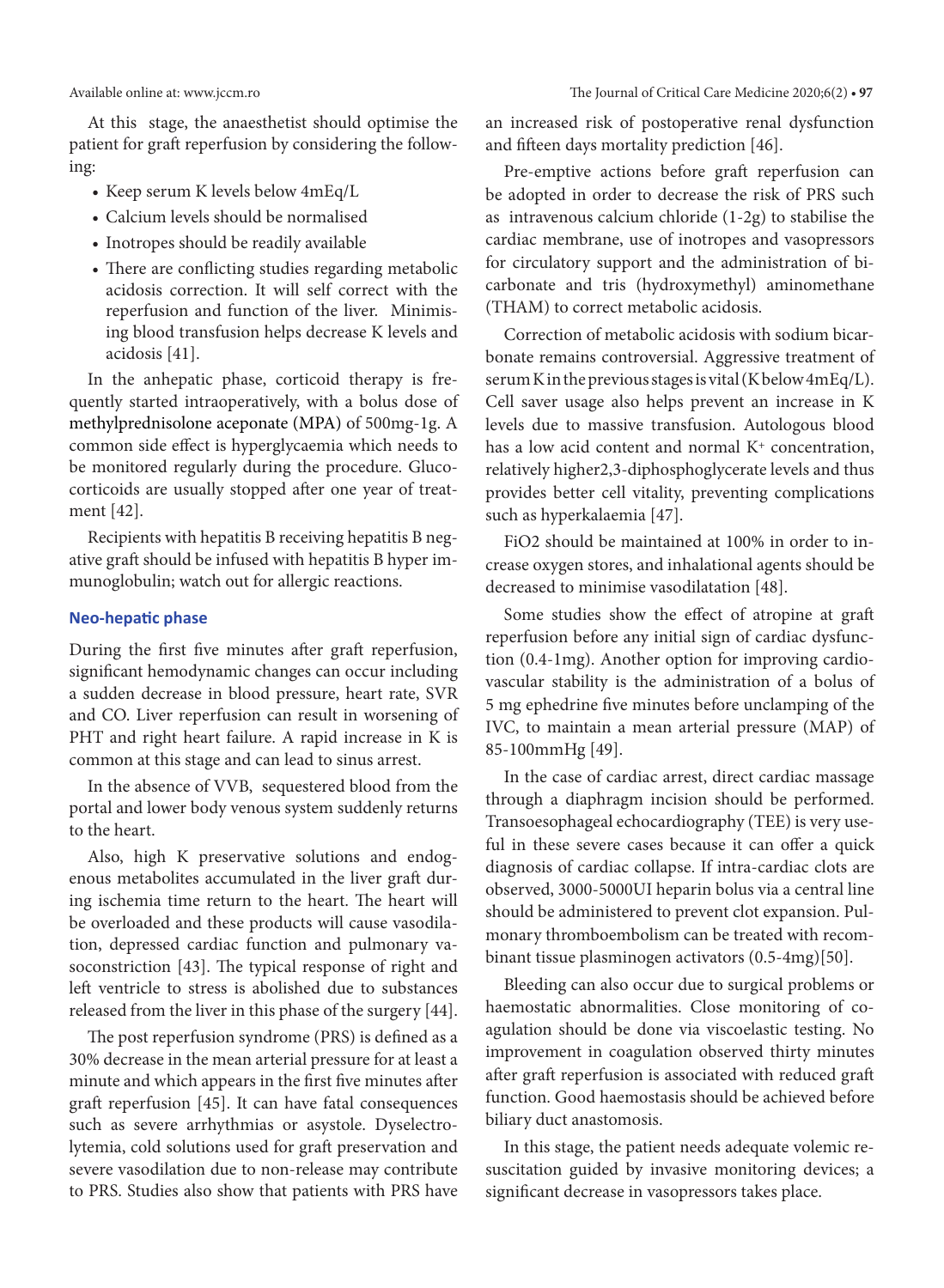Anaesthesia for LT is one of the most difficult and challenges anaesthesias. This is due to haemodynamic problems that can arise because of cirrhotic status and also because of the surgical complications during the three stages of surgery. Blood coagulation pattern of the patient has also a major contribution to patients' outcome. A good understanding of the recipient's pathophysiology and an adequate perioperative management are decisive for good LT outcome.

# **CONCLICT OF INTEREST**

None to declare.

# **References**

- 1. Tovikkai C, Charman SC, Praseedom RK, Gimson AE, Van der Meulen J. Time-varying impact of comorbidities on mortality after liver transplantation: a national cohort study using linked clinical and administrative data. BMJ open. 2015;5(5):e006971
- 2. Jimenez-Romero C, Caso Maestro O, CambraMolero F, et al. Using older liver grafts for liver transplantation: where are the limits?. World J Gastroenterol. 2014;20(31):10691-10702
- 3. Graziadei I, Zoller H, Fickert P, et al. Indications for liver transplantation in adults: recommendations of the Austrian Society for Gastroenterology and Hepatology in cooperation with the Austrian Society for Transplantation, Transfusion and Genetics. Wien KlinWochenschr. 2016;128(19-20):679-690
- 4. Massie AB, Caffo B, Gentry SE, et al. MELD Exceptions and Rates of Waiting List Outcomes. Am J Transplant. 2011;11(11):2362– 2371
- 5. Bernal W, Williams R. Beyond KCH selection and options in acute liver failure. Hepatol Int. 2018;12(3):204–213
- 6. Zhu Z. Milan criteria and its expansions in liver transplantation for hepatocellular carcinoma. Hepatobiliary surgery and nutrition.2016.5(6):498–502.
- 7. Singh A, Nasa V, Tandon M. Perioperative monitoring in liver transplant patients. J Clin Exp Hepatol. 2012;2(3):271-278
- 8. Schumann R, Mandell MS, Mercaldo N, et al. Anesthesia for liver transplantation in United States academic centers: intraoperative practice. J Clin Anesth. 2013;25(7):542–550.
- 9. Biancofore G, Critchley LA, Lee A, et al. Evaluation of an uncalibrated arterial pulse contour cardiac output monitoring system in cirrhotic patients undergoing liver surgery. Br J Anaesth. 2009;102(1):47-54
- 10. Rudnick MR, Marchi LD, Plotkin JS. Hemodynamic monitoring during liver transplantation: A state of the art review. World J Hepatol. 2015;7(10):1302–1311
- 11. Bias M, Nouette-Gaulain K, Cottenceau V, et al. Cardiac output measurement in patients undergoing liver transplantation: pulmonary artery catheter versus uncalibrated arterial

pressure waveform analysis. AnesthAnalg. 2008;106(5):1480- 1486

- 12. De Pietri L, Mocchegiani F, Leuzzi C, et al. Transoesophageal echocardiography during liver transplantation. World J Hepatol. 2015;7(23):2432-2448
- 13. Lu SY, Matsusaki T, Abuelkasem E, et al. Complications related to invasive hemodynamic monitors during adult liver transplantation. Clin Transplant. 2013;27(6):823-828
- 14. Kim SK, Shin WJ, Kim JW, Park JY, Hwang GS. Prediction of hyperdynamic circulation by arterial diastolic reflected waveform analysis in patients undergoing liver transplantation. Blood Press Monit. 2016;21(1):9-15
- 15. Mendizabal M, Silva OM. Liver transplantation in acute liver failure: a challenging scenario. World J Gastroenterol. 2016;22(4):1523-1531
- 16. Cao YH, Chi P, Zhao YX, Dong XC. Effect of bispectral indexguided anesthesia on consumption of anesthetics and early postoperative cognitive dysfunction after liver transplantation. Medicine (Baltimore). 2017;96(35):e7966
- 17. Rahimzadeh P, Safari S, Faiz SH, Alavian SM. Anesthesia for patients with liver disease. Hepat Mon. 2014;14(7):e19881
- 18. Aniskevich S, Pai SL. Fast track anesthesia for liver transplantation: review of the current practice. World J Hepatol. 2015;7(20):2303-2308
- 19. Wagener G, Kovalevskaya G, Minhaz M, Mattis F, Emond JF, Landry DW. Vasopressin deficiency and vasodilatory state in end-stage liver disease. J CardiothoracVascAnesth. 2011;25(4):665-670
- 20. Busani S, Marconi G, Schiavon L, et al. Living donor liver transplantation and management of portal venous pressure. Transplant Proc. 2006;38(4):1074-1075
- 21. Della Rocca G, Brondani A, Costa MG. Intraoperative hemodynamic monitoring during organ transplantation: What is new?. CurrOpin Organ Transplant.2009;14(3):291-296
- 22. Lucey MR. Liver transplantation in patients with alcoholic liver disease. Liver Transpl.2011;17(7):751-759
- 23. Gorlinger K. Coagulation management during liver transplantation. Hämostaseologie. 2006;26(3 Suppl 1):S64-76
- 24. Levy MF, Greene L, Ramsay MA, et al. Readmission to the intensive care unit after liver transplantation. Crit Care Med. 2001;29(1):18-24
- 25. Marik PE. Noninvasive cardiac output monitors: A state of the art review. J CardiothoracVascAnesth. 2013;27(1):121-134
- 26. Haynes GR, Navickis RJ, Wilkes MM. Albumin administrationwhat is the evidence of clinical benefit? A systematic review of randomized controlled trials. Eur J Anaesthesiol. 2003;20(10):771-793
- 27. Hand WR, Whiteley JR, Epperson TI, et al. Hydroxyethyl starch and acute kidney injury in orthotopic liver transplantation: single-center retrospective review. AnesthAnalg. 2015;120(3):619-626
- 28. Groeneveld AB,Navickis RJ, Wilkes MM. Update on the